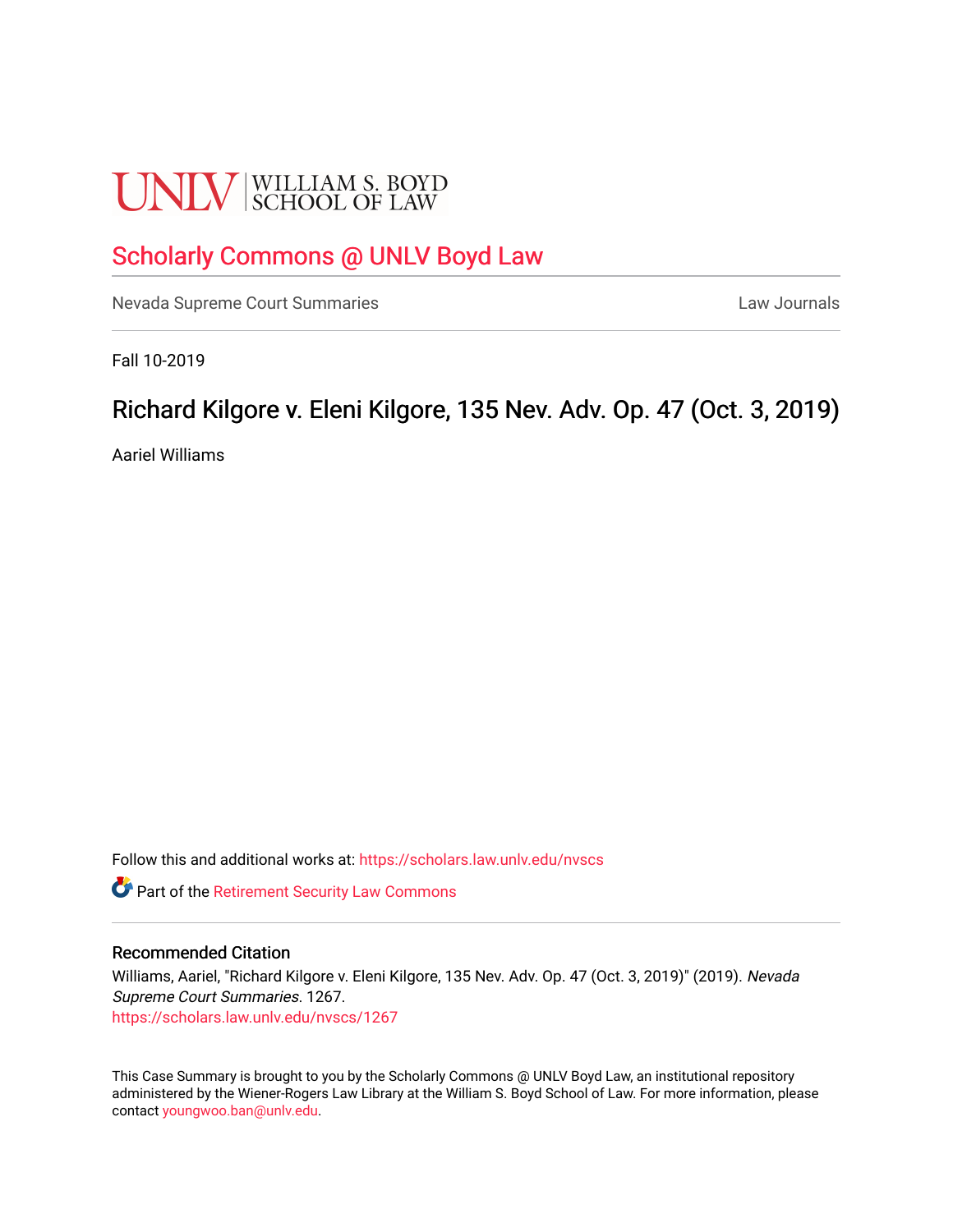*Richard Kilgore v. Eleni Kilgore*, 135 Nev. Adv. Op. 47 (Oct. 3, 2019)<sup>1</sup>

## EMPLOYEE SPOUSE BENEFITS BEFORE RETIREMENT AND DIVORCE DECREE MISTAKES

#### **Summary**

NRS 286.510 provides that the eligibility depends on an employee spouse's effective date of membership in Nevada Public Employees' Retirement System ("PERS"), profession, number of years served, and age. The Court determined that the time does not depend on whether the employee spouse's PERS account has fully matured. NRS 125.155 provides district courts with discretion to deny or reduce a non-employee spouse's request for pension payments before the employee spouse's retirement. Further, under NRS 125.150(3), a party can seek adjudication of an asset mistakenly omitted from the divorce decree within three years of discovering the mistake. The Court determined that the district court did not abuse its discretion and affirmed the ruling.

#### **Background**

Richard Kilgore and Eleni Kilgore married in December 1992. During their marriage, Richard worked as a marshal for Clark County and Eleni as a teacher for Clark County. They both received retirement benefits through the PERS. In March 2013, they divorced, and the divorce decree ordered for the division of each party's PERS benefits in accordance with applicable case law. However, the divorce decree did not mention vacation or sick pay earned or accrued during their marriage.

In March 2015, Richard became eligible for retirement and Eleni moved the district court to compel Richard to begin paying her share of his PERS benefits. She requested one-half interest in the vacation and sick pay earned and accrued during their marriage. In June 2015, the court temporarily denied Eleni's request because Richard was terminated from his marshal position and had no other source of income. Thus, the court also deferred resolving Eleni's request for vacation and sick pay.

In June 2015, the district court entered a qualified domestic relations order (QDRO) dividing Richard and Eleni's PERS benefits. The QDRO dividing Richard's benefits assigned Eleni the right to receive a portion of the benefits at the first possible date. In January 2016, Richard was reinstated as a marshal. Following his reinstatement, the court ordered Richard to start paying Eleni \$1,2000 per month toward her share for his PERS benefits. The court held a series of evidentiary hearings and status checks to review Richard's financial situation over the course of 2016 and 2017.

<sup>&</sup>lt;sup>1</sup> By Aariel Williams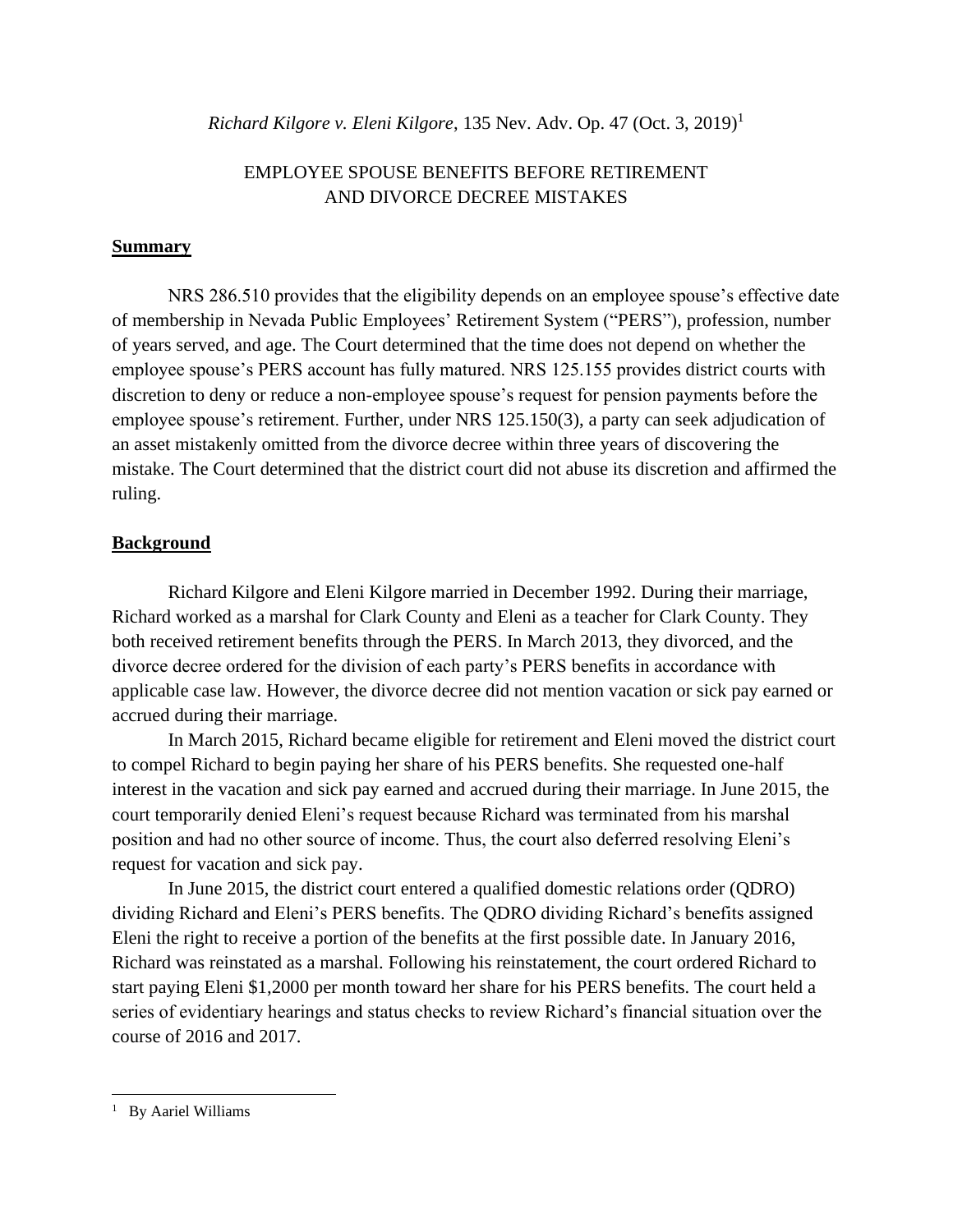In July 2017, the district court concluded the Eleni was entitled to her share of the PERS benefits even though he had not yet retired. After extensively reviewing Richard's financial situation, the court ordered him to pay Eleni \$350 per month toward the judgment. The Court also ordered Richard to pay Eleni for vacation and sick pay that accrued over the course of their marriage. Richard filed a timely appeal, and Eleni cross-appealed.

#### **Discussion**

#### *The district court's distribution of Richard's PERS benefits*

First, the Court considered whether the district court abused its discretion when it concluded that Eleni was entitled to her community property share of Richard's pension benefits even though he had not retired yet. Richard argued that an employee spouse who chooses to work past eligibility retirement date should not be required to pay the non-employee spouse benefits until retirement. In *Walsh v. Walsh*, the Court held that retirement benefits earned during the marriage are community property.*<sup>2</sup>* The Court clarified in *Gemma v. Gemma<sup>3</sup>* , that the retirement benefits are community property even though they are not vested. Thus, a nonemployee spouse is eligible to receive a community property share of pension benefits when the employee spouse is first eligible to retire, regardless of when the employee chooses to retire.

NRS 286.510 provides that the eligibility depends on an employee spouse's effective date of membership in PERS, profession, number of years served, and age.<sup>4</sup> The time does not depend on whether the employee spouse's PERS account has fully matured. In order to receive payment, *Henson v. Henson* requires that the non-employee spouse file a motion requesting immediate payment of their portion of the employee spouse's pension benefits.*<sup>5</sup>* Eleni filed a motion requesting her portion in March 2015. Thus, the district court did not err when it concluded that Eleni was entitled to her community property share of Richard's PERS benefits dating back to March 2015.

Next, the Court considered whether the district court abused its discretion when it reduced the amount of PERS benefits owed to Eleni and ordered Richard to pay \$350 per month. NRS 125.155 provided district courts with discretion to deny or reduce a non-employee spouse's request for pension payments before the employee spouse's retirement.<sup>6</sup> Thus, the Court concluded that the district court acted within its discretion when it reduced the amount Richard owed to Eleni to a monthly amount it deemed fair.

The district court held a series of evidentiary hearings to ensure fairness under the circumstances of Richard and Eleni's divorce. The district court found that if Richard was required to pay Eleni \$2,455 per month, including \$1,500 monthly child support and his current

<sup>2</sup> 103 Nev. 287, 288, 738 P.2d 117, 117 (1987).

<sup>&</sup>lt;sup>3</sup> 105 Nev. 458, 461, 778 P.2d 429, 430 (1989).

<sup>4</sup> NEV. REV. STAT. § 286.510 (2015).

<sup>5</sup> 130 Nev. 814, 823, 334 P.3d 933, 939 (2014).

<sup>6</sup> NEV. REV. STAT. § 125.155 (2001).